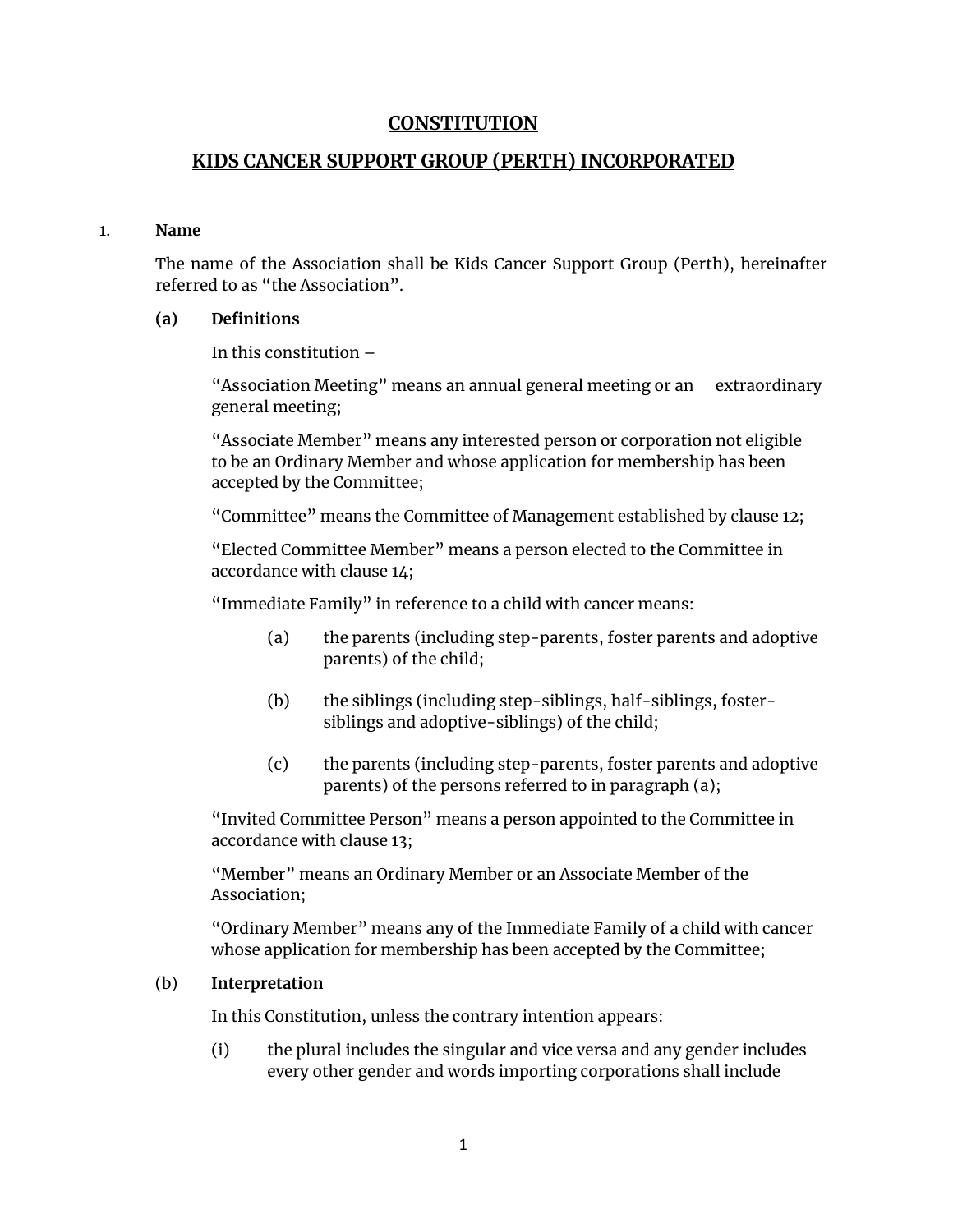persons;

- (ii) "cancer" includes leukaemia;
- (iii) "child with cancer" includes a child who has cancer or who has had cancer or a deceased child who had cancer;
- (iv) "subcommittee" includes:
	- (i) a one-person subcommittee;
	- (ii) a subcommittee formed with members of the Association and/or members of other organisations;
	- (iii) a subcommittee formed including non-members other than a subcommittee of the type referred to in paragraph (b)

## 2. **Objects**

The objects of this Association are:

- (a) to improve the quality of life of children with cancer and their families.
- (b) to improve conditions, treatment facilities and the quality of care available for children with cancer;
- (c) to promote research into childhood cancer;
- (d) to provide information relating to childhood cancer;
- (e) to offer contact, support and financial assistance to families of children with cancer and other life-threatening blood disorders;
- (f) to provide convenient accommodation for country families of children with cancer;
- (g) to liaise with the Oncology Department of Princess Margaret Hospital for Children Perth;
- (h) to co-operate with and if desired to affiliate with, and promote closer relationships with other organisations whose objects are similar to those of the Association.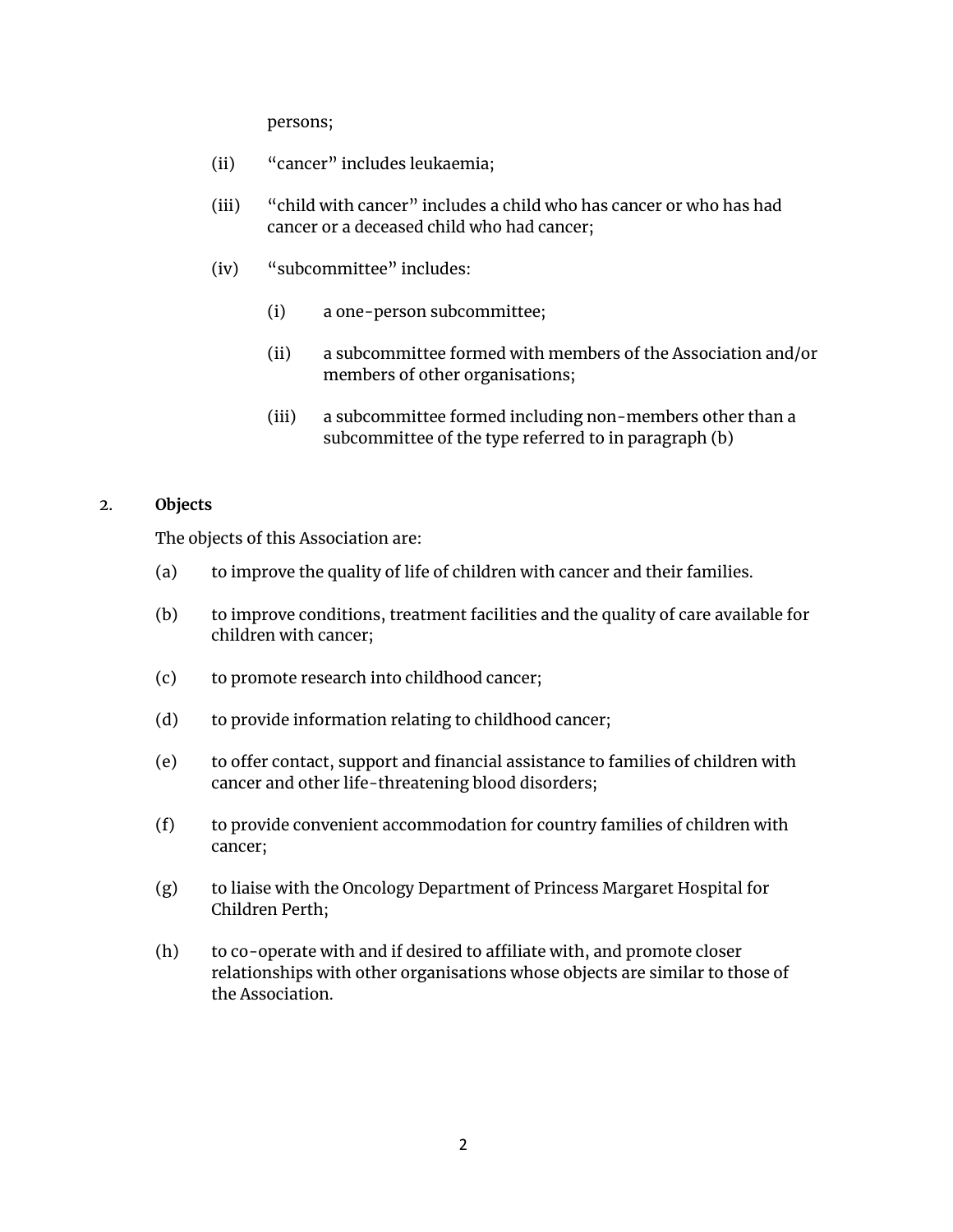## 3. **Powers of Association**

The Association has power to do all such things as are necessary, incidental or conducive to the attainment of the objects of the Association including the raising of money for such purposes.

## 4. **Non-Profit**

The income and property of the Association shall be applied solely towards the promotion of the objects of Association. No portion of the income or property shall be paid, transferred or distributed directly or indirectly to the Members officers or employees of the Association, provided that nothing shall prevent the payment in good faith of remuneration to any Member, officer or employee of the Association or to any person other than a Member in return for goods supplied or services rendered to the Association on a bona fide business or employment basis or the reimbursement of bona fide outlay incurred by any member, officer or employee of the Association.

## 5. **Membership**

- (a) The membership of the Association shall consist of Ordinary Members, Associate Members.
- (b) All members must be eighteen years of age or over.
- (c) Application for membership must be in writing and state the name, age, and address of the applicant. A person applying to be an Ordinary Member must state their relationship to and the name of the child with cancer.
- (d) A Member other than a Associate Member must be a resident of Western Australia
- (e) An application by a person who is part of the Immediate Family of a child with cancer to be an Ordinary Member and which complies with clause 5(c) may only be rejected if the applicant has previously had a membership terminated or suspended.
- (f) The Committee shall have power to accept or reject any application from a person or corporation to be an Associate Member.
- (g) The Committee shall not be required to give reasons for rejecting any application by a person or corporation to be an Associate Member.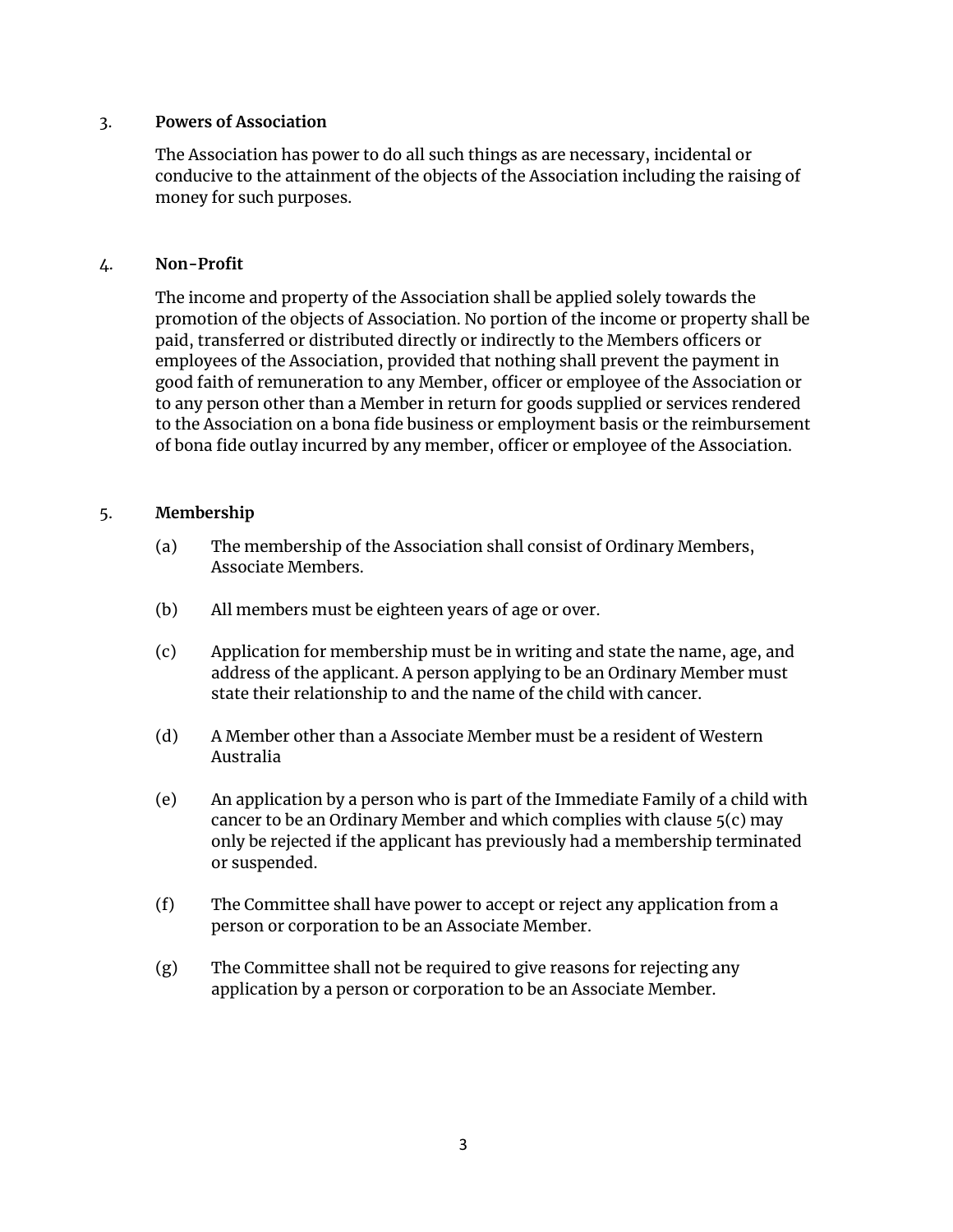## 6. **Register of Members**

The Committee shall maintain a register of all Members specifying their full name, address, class of membership and date of admission.

# 7. **Cessation of Membership**

A Member shall cease to be a Member of the Association if he resigns, is expelled or dies. Any Ordinary Member who ceases to reside in Western Australia will become an Associate Member from the date of cessation of residency.

# 8. **Expulsion or Suspension of Membership**

Any Member of the Association whose conduct is, in the opinion of the Committee, detrimental or prejudicial to the interests of the Association may be expelled from membership provided that:

- (a) A majority of two thirds of those present at a meeting of the Committee vote in favour of such expulsion or suspension:
- (b) The Member is given fourteen days prior written notice of the fact that the Committee is meeting to consider a resolution for expulsion or suspension and of the place, date and time of that meeting and of the nature of the charge that the Member is required to answer;
- (c) The Member is given an opportunity to be present and to be heard before a vote is taken on any such resolution;
- (d) That within seven days of the date of the Committee's decision the Committee shall cause to be mailed to the member at their address most recently supplied to the Association by ordinary mail a letter advising of the decision of the Committee including, in the case of a suspension, the period of that suspension; and
- (e) Any resolution by the Committee in respect of expulsion or suspension shall be subject to a right of appeal by the member concerned to an extraordinary general meeting convened in accordance with Clause 25 hereof.

## 9. **Registration of Members**

(a) Any Member who wishes to resign their membership shall do so in writing addressed to the secretary of the Association ay its postal address for the time being.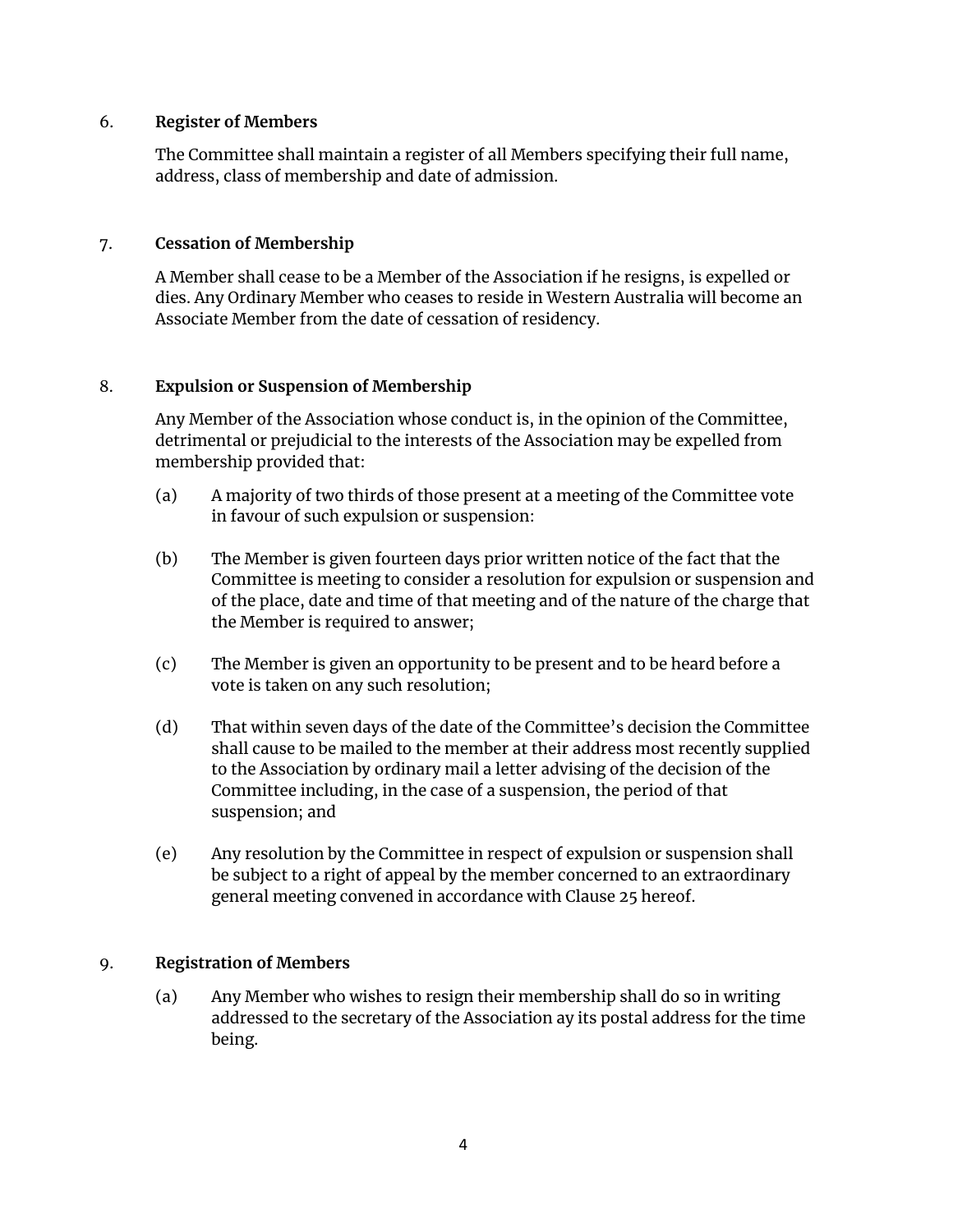(b) Any Member who fails to advise the Committee of any change to their current address within the period of three months of changing address shall be deemed to have resigned from membership.

# 10. **Fees and Charges**

- (a) There shall be no fee for membership of the Association.
- (b) The annual general meeting may set an annual charge for subscription to the Association's official publication.

## 11. **Management of Association**

The management of the affairs and property of the Association shall be vested in the Committee.

## 12. **Committee of Management**

- (a) The Committee shall consist of not less than four and not more than twelve persons, of whom at least half shall be Ordinary Members of the Association.
- (b) A person who is not a Member shall be eligible to be nominated for membership of the Committee and shall be entitled to be an office holder provided that:
	- (i) the person is or has been employed in the Oncology Department of Princess Margaret Hospital for Children; or
	- (ii) Subject to Clause 13 the person is an Invited Committee Person.
- (c) within the limitations of paragraph (a) of this clause, the number of positions on the Committee from time to time may be changed by a resolution at a Committee meeting.
- (d) Each Elected Committee Member and each Invited Committee Person shall serve on the Committee for a period of one year.
- (e) Each Elected Committee Member shall be eligible for re-election in accordance with clause 14 when their term expires.
- (f) Each Invited Committee Person whose term expires as provided by paragraph (d) of this clause may only be re-appointed in accordance with clause 13.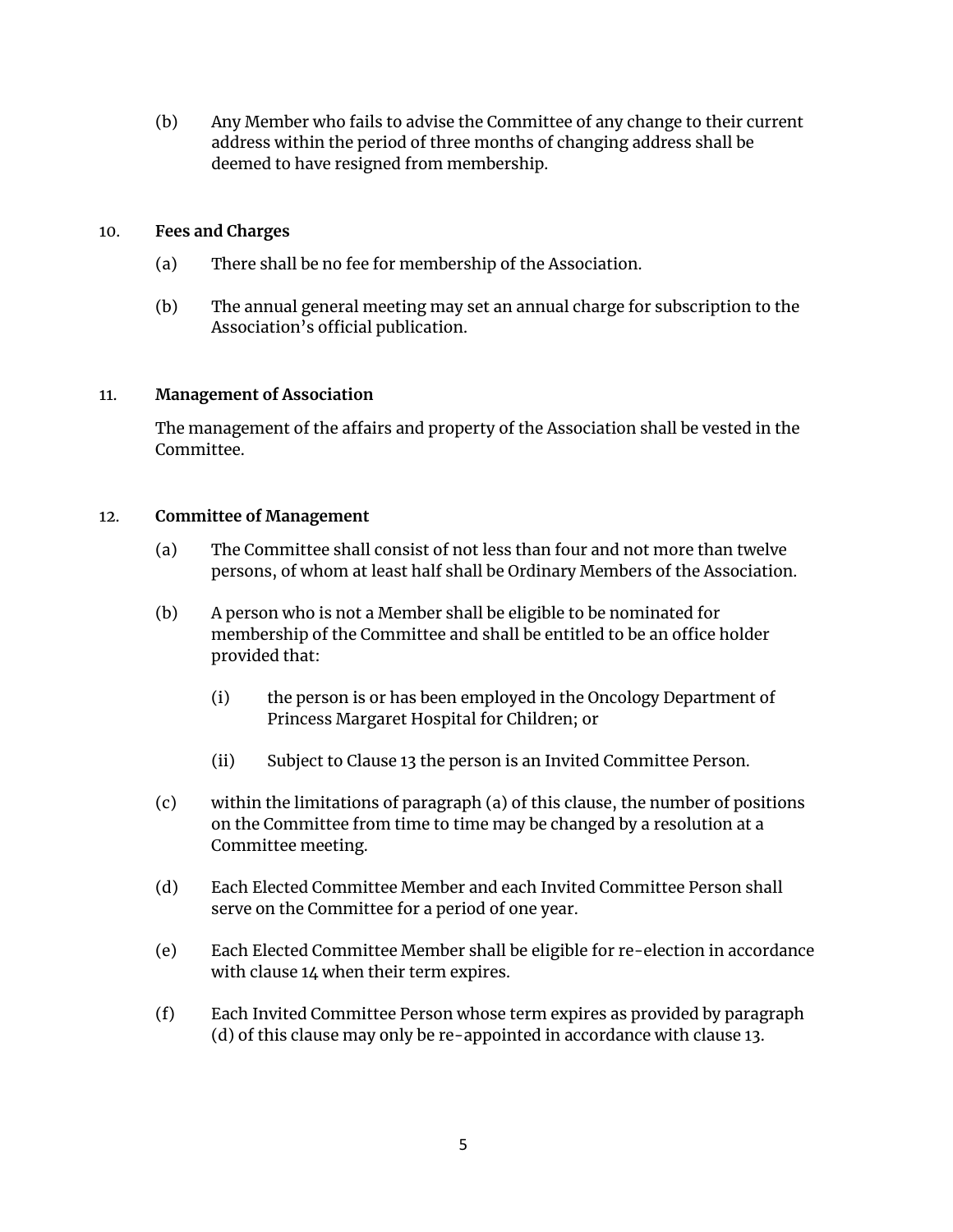- (g) At the first meeting of the Committee after an election of Committee members, office bearers shall be elected by the Committee to all offices.
- (h) The Committee shall have the following office bearers:
	- (i) President who must be an Ordinary Member;
	- (ii) Vice President;
	- (iii) Secretary;
	- (iv) Treasurer; and
	- (v) Any other office that the Committee considers desirable, with such powers, functions and responsibilities as the Committee confers, provided that the powers, functions and responsibilities so conferred shall not exceed those of the Committee itself and shall not be inconsistent with the powers, functions and responsibilities of any other office bearer.
- (i) An office bearer shall, subject to paragraphs (l) and (m) of this clause, serve in that office until the next annual general meeting unless he or she resigns from that office.
- (j) Office will be deemed to have been assumed by Committee members at the conclusion of the annual general meeting immediately preceding the Committee meeting at which they are elected to office.
- (k) The President or his nominees shall be the spokesman for the Association.
- (l) (i) In the event of a vacancy occurring on the Committee of if the Committee resolves that it requires more Committee members than have been elected, the Committee may co-opt a Member onto the Committee and/or invite a non-member to be an Invited Committee Person in accordance with clause 13 provided that nothing in this clause shall be taken to override the requirements of clause 12(a);
	- (ii) In the event that the number of Committee members falls below the minimum number of members prescribed in Clause 12(a) hereof the Committee shall forthwith appoint Members to the Committee in accordance with Clause 12(l)(i).
	- (iii) The term of any Committee Member appointed under clause (l)(i) and (ii) shall be until the conclusion of the next held general meeting.
- (m) In the event of a vacancy occurring in an office, the Committee shall at the next Committee meeting or at the earliest opportunity, elect a member of the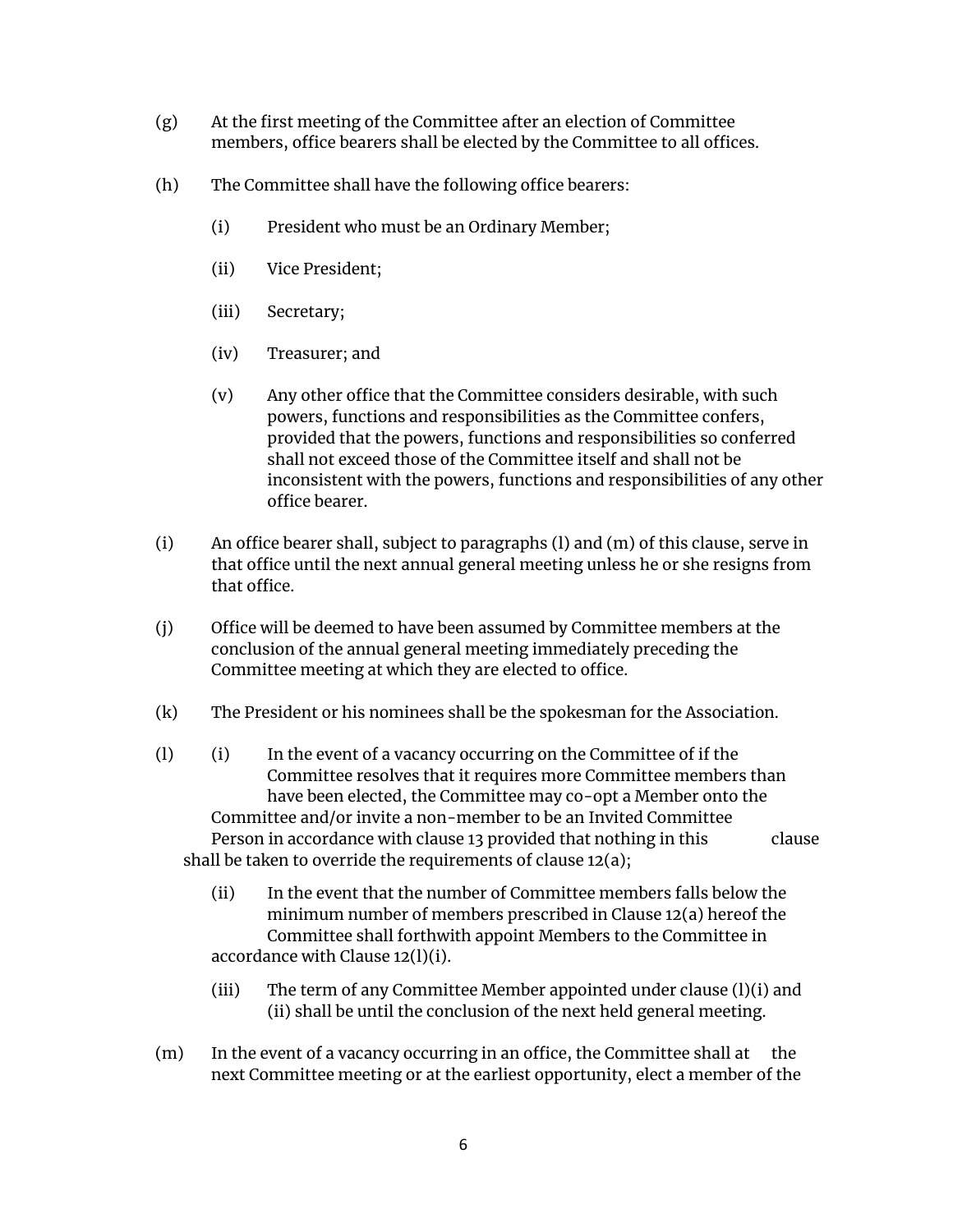Committee to fill that vacancy.

(n) The Committee shall report to each annual general meeting upon the activities of the Committee and Association in the preceding financial year, and upon the financial position of the Association.

# 13. **Invited Committee Persons**

- (a) The purpose of this clause is to allow non-members, who
	- (i) are members of an organization with objects similar to those of the Association and whom the Committee think are appropriate; or
	- (ii) are by reason of their experience, expertise, character or standing in the community could make a significant contribution to the pursuit of the objects of the Association;

to become, by invitation members of the Committee.

- (b) Where a Member of the Association ("the nominator") desires to nominate a non-member to be an Invited Committee Person, the nominator shall bring a motion to that effect at a Committee meeting.
- (c) If the motion is passed, then the Committee may invite the non- member to be an Invited Committee Person, and if the non-member accepts he or she shall thereby become a Member of the Committee.
- (d) Compliance with paragraphs (b) and (c) of this clause constitutes sufficient compliance with clause (12(f).
- (e) Nothing in this clause shall be taken to override the requirements of clause  $12(a)$

## 14. **Nominations for Committee Membership**

- (a) Nominations for Committee membership other than nominations for Invited Committee Persons in accordance with clause 13 shall be made in writing and delivered or mailed to the postal address of the Association to be received at least ten days prior to the annual general meeting.
- (b) If insufficient written nominations have been received to fill all of the available positions on Committee, oral nominations may be accepted at the annual general meeting.
- (c) If there are the same number of Committee positions as nominees the nominees shall be declared elected.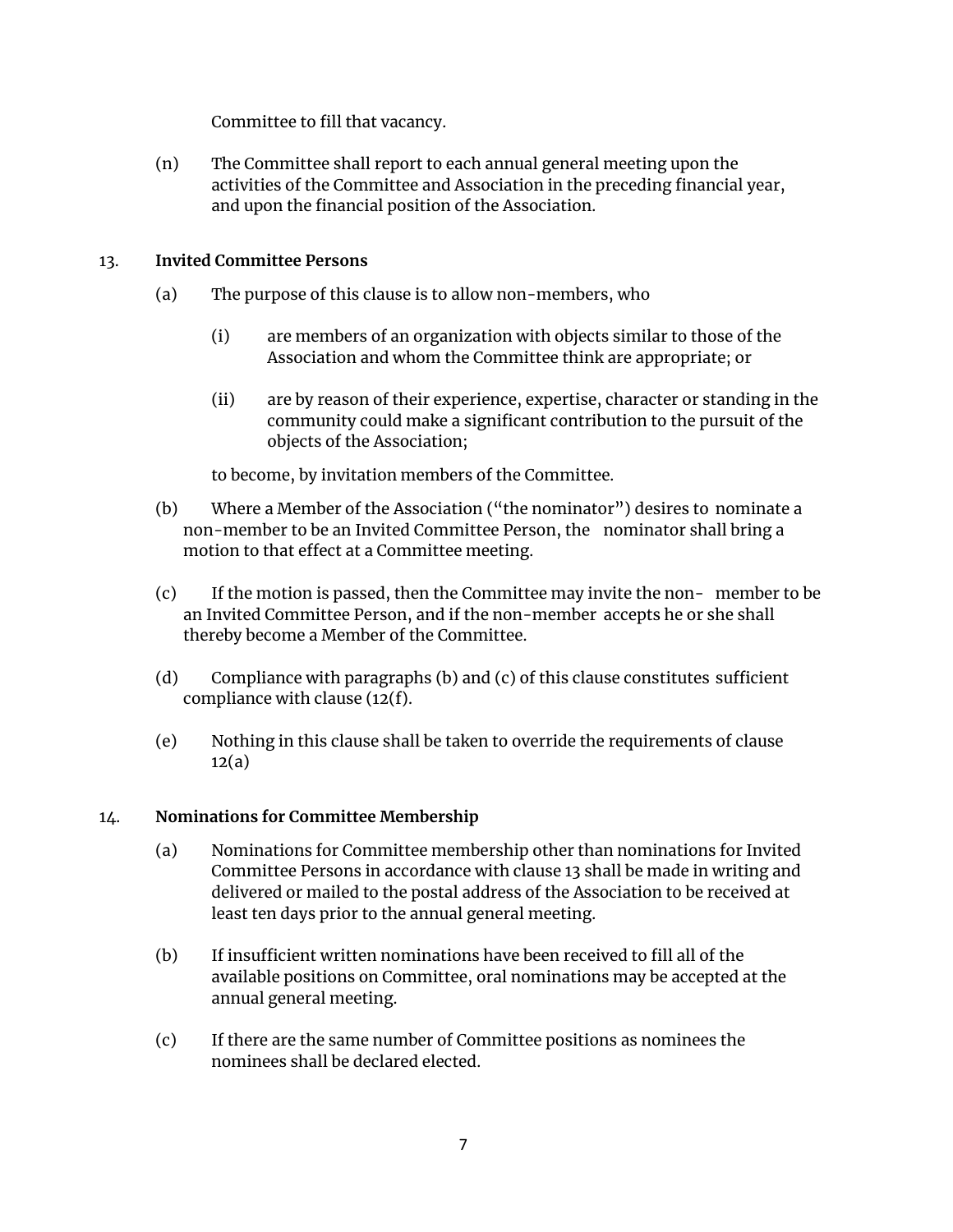- (d) If there are less nominees than Committee positions those nominees will be declared elected and the remaining Committee positions filled at the annual general meeting.
- (e) If there are more nominees than Committee positions an election shall be held at the annual general meeting by ballot conducted in such usual and proper manner as the Committee may direct.

## 15. **Meetings of the Committee**

A minimum of six Committee meetings are to be held each year with at least one meeting held in each consecutive three-monthly period.

## 16. **Quorum of Committee Meetings**

A quorum shall be one third of the Committee

## 17. **Voting of Committee Members**

Each member of the Committee shall have an individual vote and the President shall have an additional casting vote.

#### 18. **Minutes**

Proper minutes shall be kept of Committee meetings and business.

#### 19. **Powers of the Committee**

The Committee shall have the power to do such things as are necessary, incidental or conducive to the attainment of the objects of the Association including:

- (a) Employment of professionals such as solicitors, and accountants as needed. Employment of other persons on an ongoing basis must be approved at an annual general meeting.
- (b) Approval of financial grants or interest free loans to any child with cancer and their Immediate Family who are in hardship, and have sought aid from welfare agencies.

#### 20. **Appointment of Subcommittees**

(a) The Committee may, subject to this clause, appoint such subcommittees as it considers appropriate and may: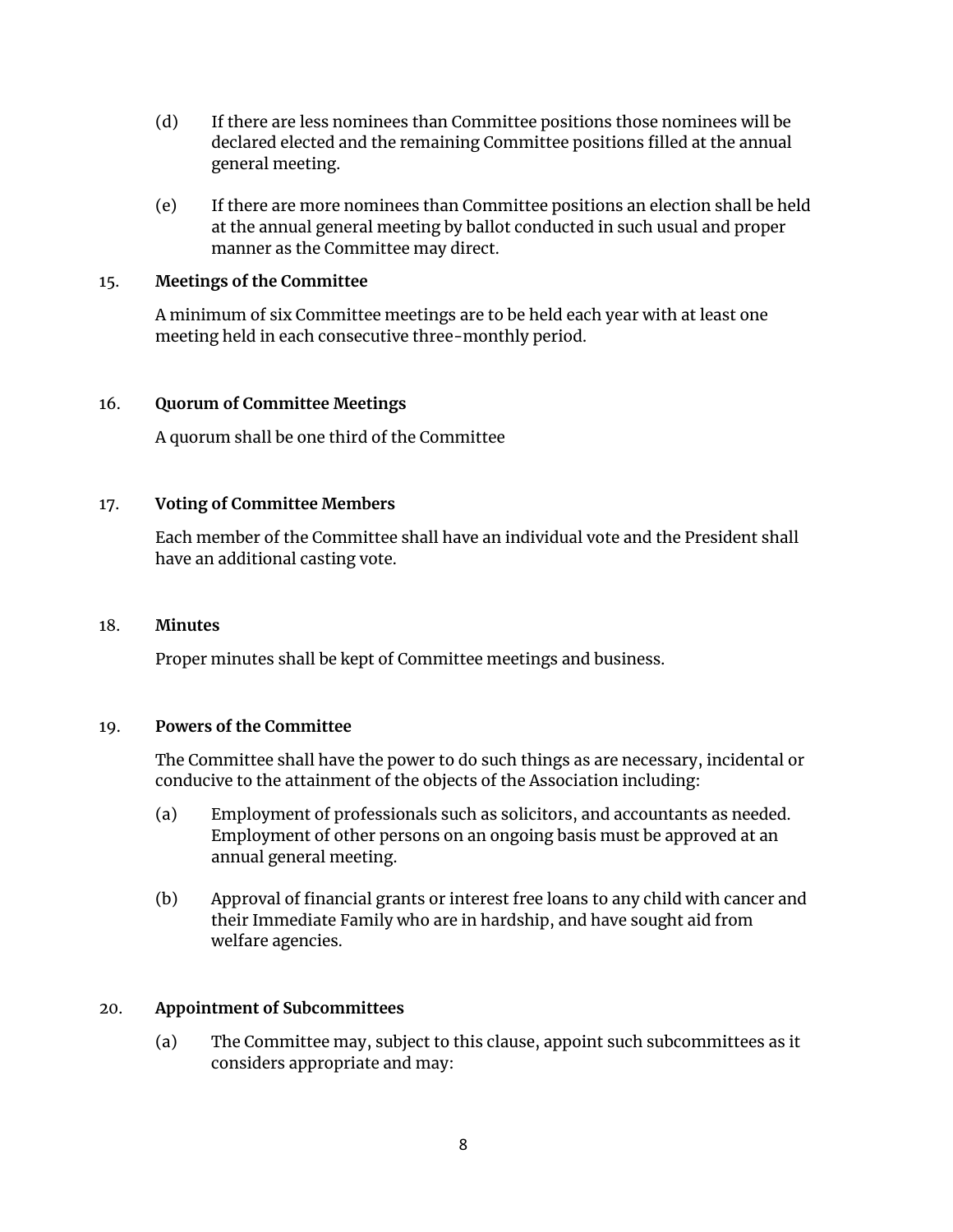- (i) confer upon them such powers, functions and responsibilities as it considers appropriate, provided that the powers, functions and responsibilities so conferred do not exceed those of the Committee itself: and
- (ii) establish them for such duration as it considers appropriate.
- (b) A subcommittee which is proposed to be formed
	- (i) with Members of the Association as well as with members of another organization: or
	- (ii) including persons who are not members of the Association –

## shall not be formed unless –

- (iii) the Committee resolves to establish the subcommittee in such a way: or
- (iv) the Association resolves in an Association meeting that the Committee should establish a subcommittee in such a way.
- (c) A subcommittee shall automatically come to an end at the close of an annual general meeting unless:
	- (i) the Committee had unanimously resolved to establish or continue the subcommittee for a term extending beyond an annual general meeting: or
	- (ii) the Association had resolved in an Association meeting that the Committee should so establish or continue a subcommittee.
- (d) The Committee may abolish any subcommittee at any time.

## 21. **Investment of Funds**

Funds of the Association may only be invested in trustee approved investments.

## 22. **Financial Year**

The financial year of the Association shall end on the 31<sup>st</sup> day of December in each year.

## 23. **Annual General Meeting**

(a) An annual general meeting of the Association shall be held each year at such time and place as the Committee may determine but shall in any event be held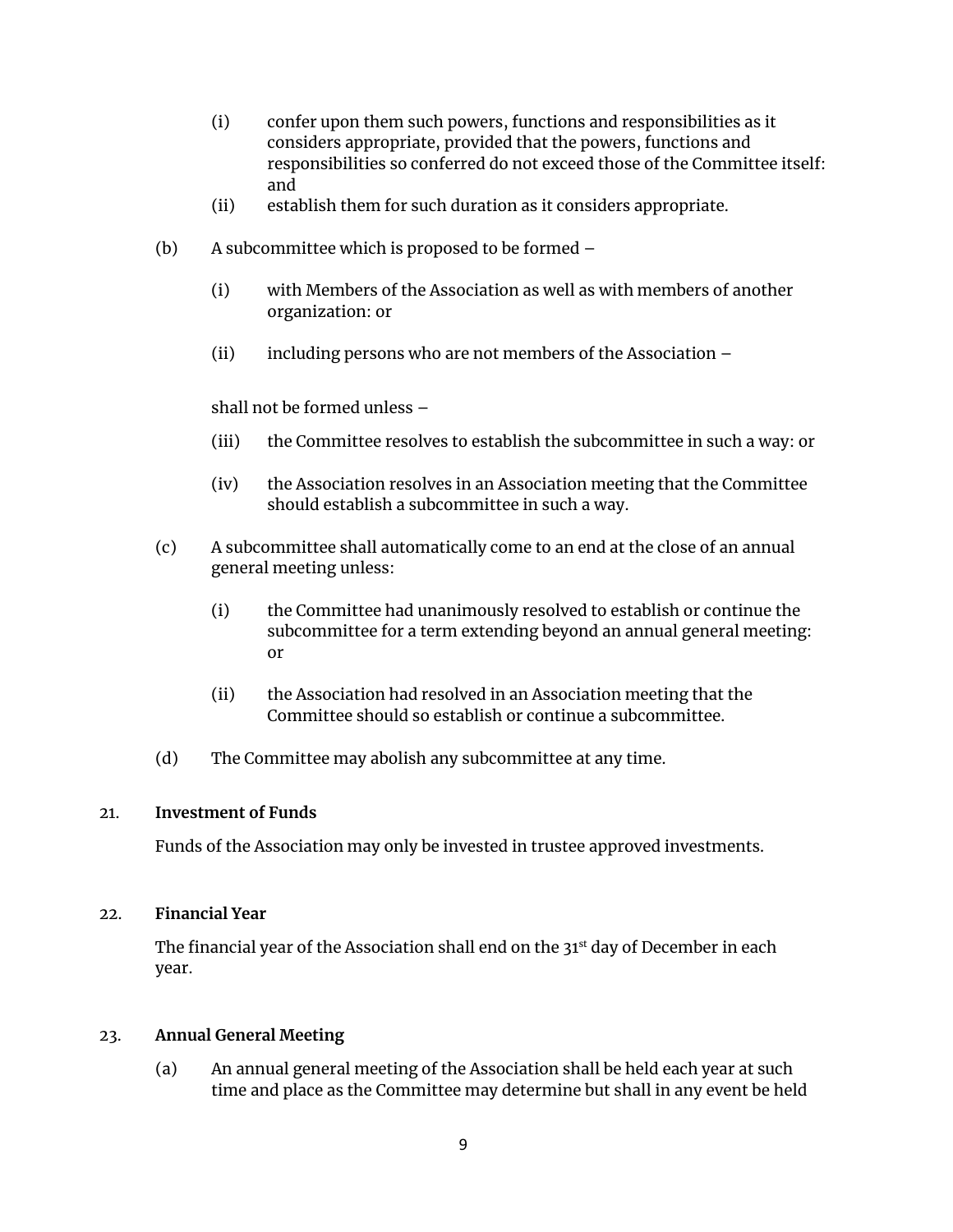no later than three months from the expiry of the previous financial year.

(b) Notice in writing of the time, date and place of the annual general meeting shall be given to all members at least 28 days prior to the meeting.

# 24. **Business of the Annual General Meeting**

The business of the annual general meeting shall be:

- (a) to confirm the minutes of the previous annual general meeting and of any extraordinary general meeting held during the preceding year.
- (b) to adopt the Committee's annual report.
- (c) to adopt the Association's annual financial statements and the auditor's report.
- (d) to elect members to the Committee.
- (e) to appoint an auditor.
- (f) to determine the level to which the Committee may approve financial grants or interest free loans in accordance with clause 19(b).
- (g) to determine the annual subscription, if any, to the Associations official publication in accordance with clause 10(b).
- (h) to consider any other business which may be properly brought before the meeting.

## 25. **Extraordinary General Meeting**

An extraordinary general meeting may be called in any one of the following ways:

- (a) By resolution of the Committee
- (b) By petition in writing by at least eight Ordinary Members of the Association.
- (c) By resolution at a previous annual general meeting or extraordinary general meeting.

At least fourteen days prior written notice of such meeting, stating the purpose of the meeting, shall be given in writing to all Members.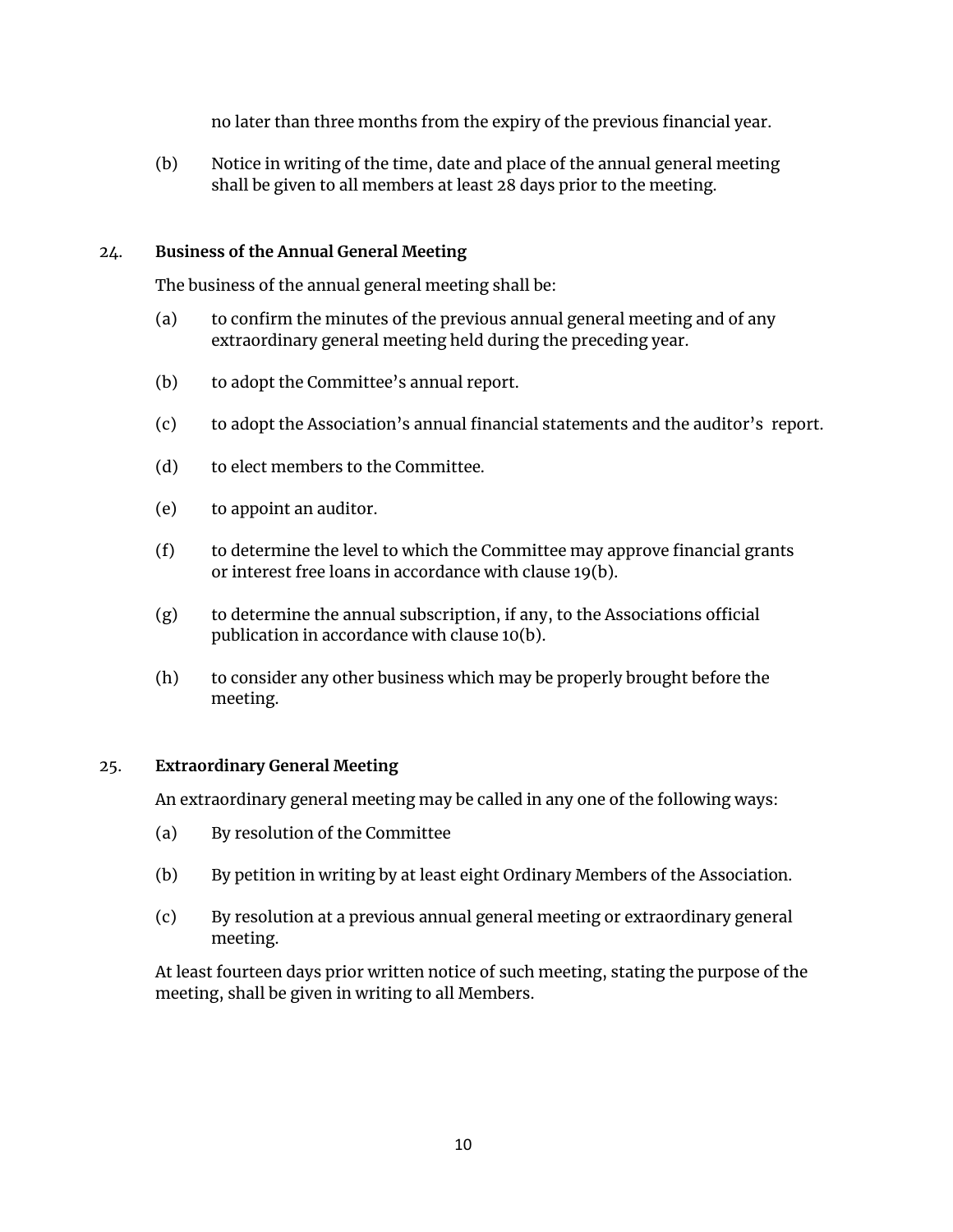## 26. **Voting at Association Meetings**

Only Ordinary Members of the Association may vote at Association meetings. Other interested persons may attend Association Meetings but may not vote and may only speak with the permission of the chairperson.

## 27. **Chairperson at Association Meetings**

The president of the committee, or in his absence another member of the Committee, shall preside at all Association Meetings. The chairperson of any Association Meeting shall have a casting vote as well as a deliberative vote.

## 28. **Quorum at Association Meetings**

No business shall be transacted at an Association Meeting unless seven members who are entitled to vote at that meeting are present.

## 29. **Audit**

- (a) The Association shall at every general meeting appoint one or more auditors to hold office for the ensuing financial year.
- (b) The auditor shall not be a Member of the Association.
- (c) The auditor shall have a right to access at all reasonable times to the books and accounts of the Association and shall be entitled to require from any member of the Committee such information and explanation as may be necessary to carry out a proper audit of the accounts.
- (d) At least once in each financial year the accounts of the Association shall be examined by an auditor.
- (e) the auditor shall v=certify as to the correctness of the accounts of the Association and shall report thereon to the annual general meeting next following the conclusion of the financial year in respect of which the audit was conducted.

## 30. **Books of Accounts**

- (a) The Treasurer shall cause true and accurate books of account to be kept of:
	- (i) all sums of money received and expenses incurred by the Association and the matters in respect of which receipt and expenditure took place: and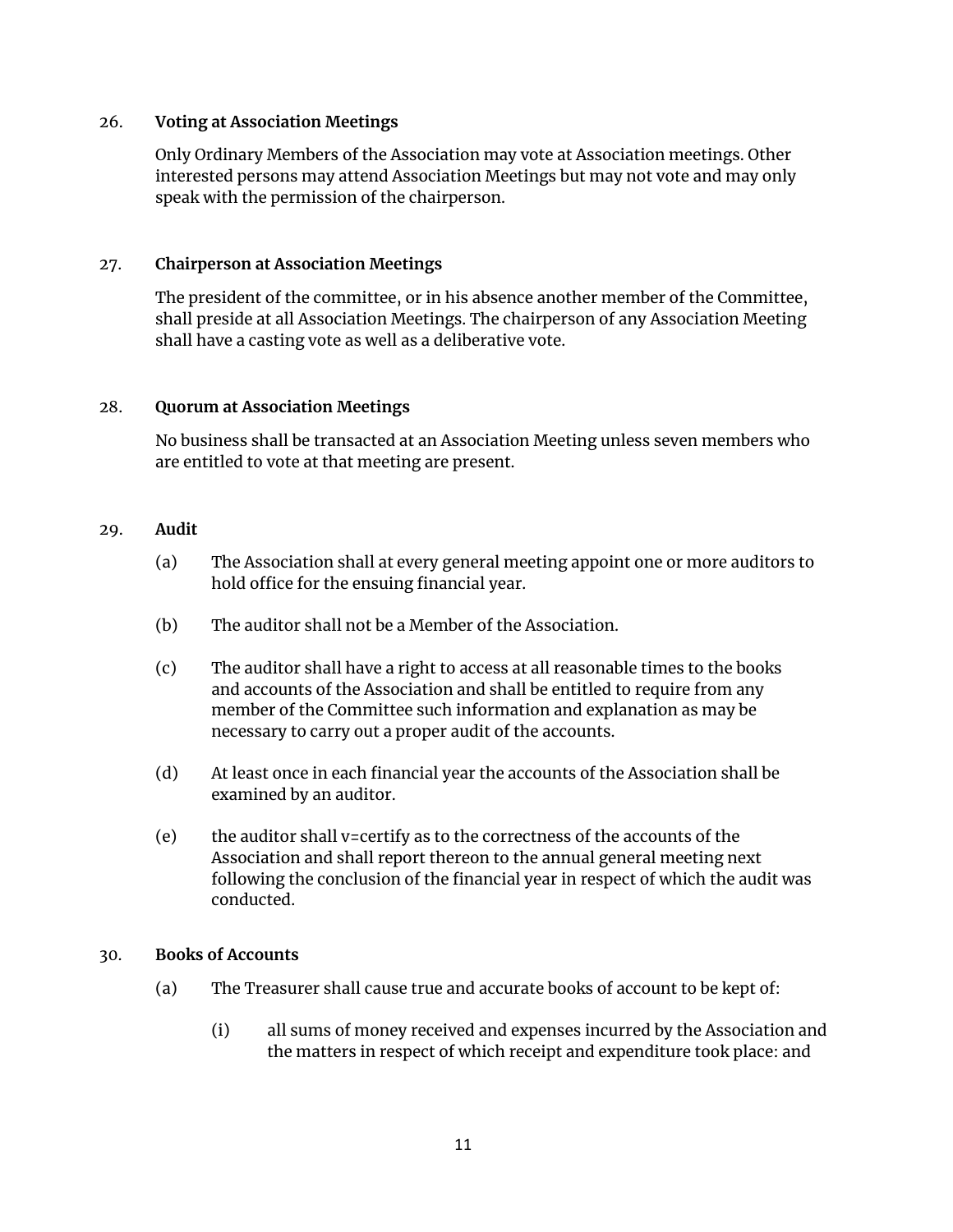- (ii) the assets and liabilities of the Association.
- (b) The Treasurer shall ensure that the books of account are properly maintained and available for inspection by members of the Committee ad the auditors of the Association.
- (c) The Treasurer shall ensure that an audited statement of the books of account of the Association is presented to the annual general meeting next following the completion of the financial year in respect of which the books of account have been maintained.
- (d) The banking of funds of the Association required for administration and operating expenses shall be administered by the Treasurer at a bank or building society to be determined by the Committee from time to time.
- (e) All bank and building society accounts and deposits of money belonging to the Association shall be held in the name of the Association and the signatories shall be the Treasurer and either one of any two Members of the Committee management nominated by the Committee management from time to time for such purposes.

# 31. **Special Resolutions**

- (a) The Committee shall have the power to declare any duly made resolution of the Committee to be a Special Resolution.
- (b) The Association, in any Association meeting shall have the power to declare a duly made resolution of that meeting to be a Special Resolution.
- (c) A Special Resolution of the Committee can only be amended or reversed by a resolution passed at a duly convened Association meeting by a majority of not less than 75 percent of those present and entitled to vote.

## 32. **Common Seal**

The Common Seal of the Association engraved with the name "Kids Cancer Support Group (Perth) Incorporated" shall be kept in the care of the President of the Committee. The seal shall not be used or affixed to any document except pursuant to resolution of the Committee and in the presence of the President and two other Members of the Committee each of whom shall subscribe their names as witnesses.

# 33. **Alteration of Constitution**

(a) The rules of the Association may be altered by resolution at an Association meeting provided that: